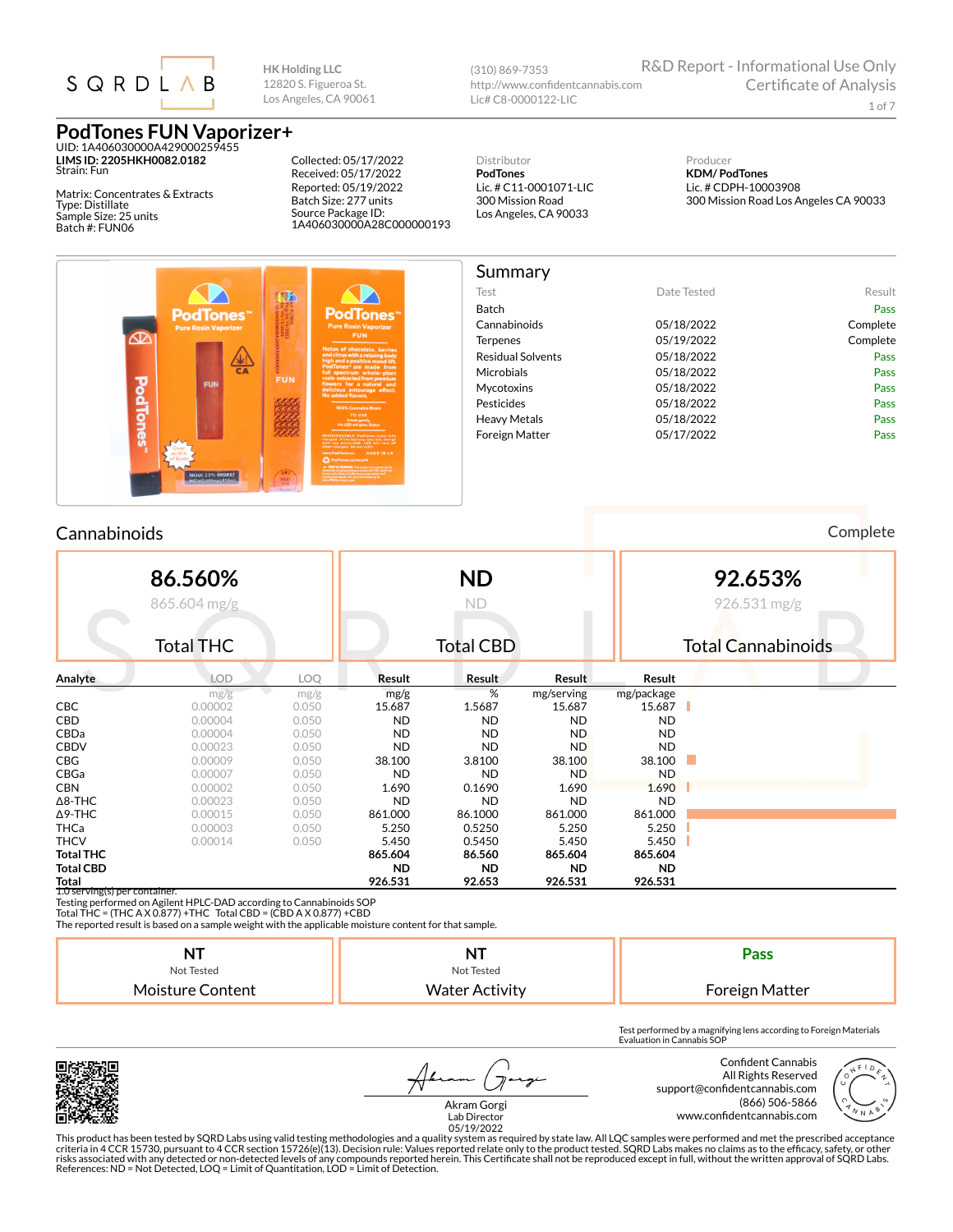

**LIMS ID: 2205HKH0082.0182** Strain: Fun

Matrix: Concentrates & Extracts Type: Distillate Sample Size: 25 units Batch #: FUN06

Collected: 05/17/2022 Received: 05/17/2022 Reported: 05/19/2022 Batch Size: 277 units Source Package ID:

1A406030000A28C000000193

**HK Holding LLC** 12820 S. Figueroa St. Los Angeles, CA 90061

> Distributor **PodTones** Lic. # C11-0001071-LIC 300 Mission Road

Los Angeles, CA 90033

http://www.confidentcannabis.com

(310) 869-7353

Lic# C8-0000122-LIC

Producer **KDM/ PodTones** 300 Mission Road Los Angeles CA 90033

Regulatory Compliance Testing

Certificate of Analysis

2 of 7

# Lic. # CDPH-10003908

| <b>Microbials</b>     |              |                | Pass          |
|-----------------------|--------------|----------------|---------------|
| Analyte               | Limit        | <b>Results</b> | <b>Status</b> |
| Aspergillus flavus    | Not Detected | Not Detected   | Pass          |
| Aspergillus fumigatus | Not Detected | Not Detected   | Pass          |
| Aspergillus niger     | Not Detected | Not Detected   | Pass          |
| Aspergillus terreus   | Not Detected | Not Detected   | Pass          |
| E. Coli               | Not Detected | Not Detected   | Pass          |
| Salmonella SPP        | Not Detected | Not Detected   | Pass          |



フ ァ

Confident Cannabis All Rights Reserved support@confidentcannabis.com (866) 506-5866

www.con×dentcannabis.com Lab Director 05/19/2022Akram Gorgi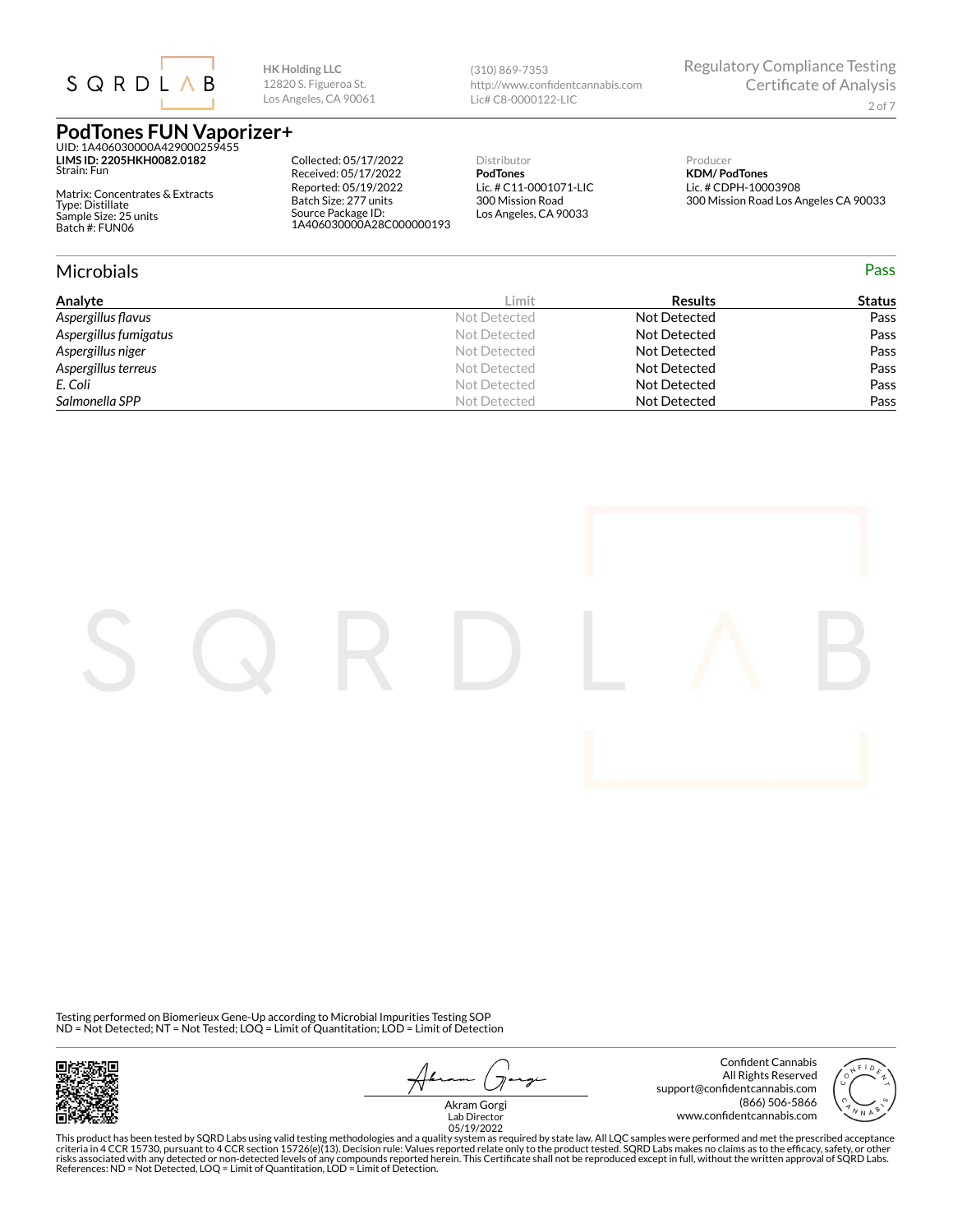

**LIMS ID: 2205HKH0082.0182** Strain: Fun

Matrix: Concentrates & Extracts Type: Distillate Sample Size: 25 units Batch #: FUN06

Collected: 05/17/2022 Received: 05/17/2022 Reported: 05/19/2022 Batch Size: 277 units Source Package ID: 1A406030000A28C000000193

**HK Holding LLC** 12820 S. Figueroa St. Los Angeles, CA 90061

> Distributor **PodTones** Lic. # C11-0001071-LIC 300 Mission Road Los Angeles, CA 90033

http://www.confidentcannabis.com

(310) 869-7353

Lic# C8-0000122-LIC

Producer **KDM/ PodTones** Lic. # CDPH-10003908 300 Mission Road Los Angeles CA 90033

Regulatory Compliance Testing

Certificate of Analysis

3 of 7

| <b>Mycotoxins</b>       |            |        |            |                | Pass          |
|-------------------------|------------|--------|------------|----------------|---------------|
| Analyte                 | LOD        | LOO    | Limit      | <b>Results</b> | <b>Status</b> |
|                         | $\mu$ g/kg | µg/kg  | $\mu$ g/kg | µg/kg          |               |
| Aflatoxin B1            | 1.668      | 3.125  | N/A        | <b>ND</b>      | Pass          |
| Aflatoxin B2            | 2.805      | 3.125  | N/A        | <b>ND</b>      | Pass          |
| Aflatoxin G1            | 1.519      | 3.125  | N/A        | <b>ND</b>      | Pass          |
| Aflatoxin G2            | 2.899      | 3.125  | N/A        | <b>ND</b>      | Pass          |
| <b>Total Aflatoxins</b> | 3.869      | 12.500 | 20,000     | <b>ND</b>      | Pass          |
| Ochratoxin A            | 6.110      | 6.250  | 20.000     | <b>ND</b>      | Pass          |

Testing performed on Agilent LCTQ according to Pesticides & Mycotoxins SOP ND = Not Detected; NT = Not Tested; LOQ = Limit of Quantitation; LOD = Limit of Detection



 $\overline{\mathcal{X}}$ -7

Confident Cannabis All Rights Reserved support@confidentcannabis.com (866) 506-5866 www.con×dentcannabis.com Lab Director 05/19/2022



Akram Gorgi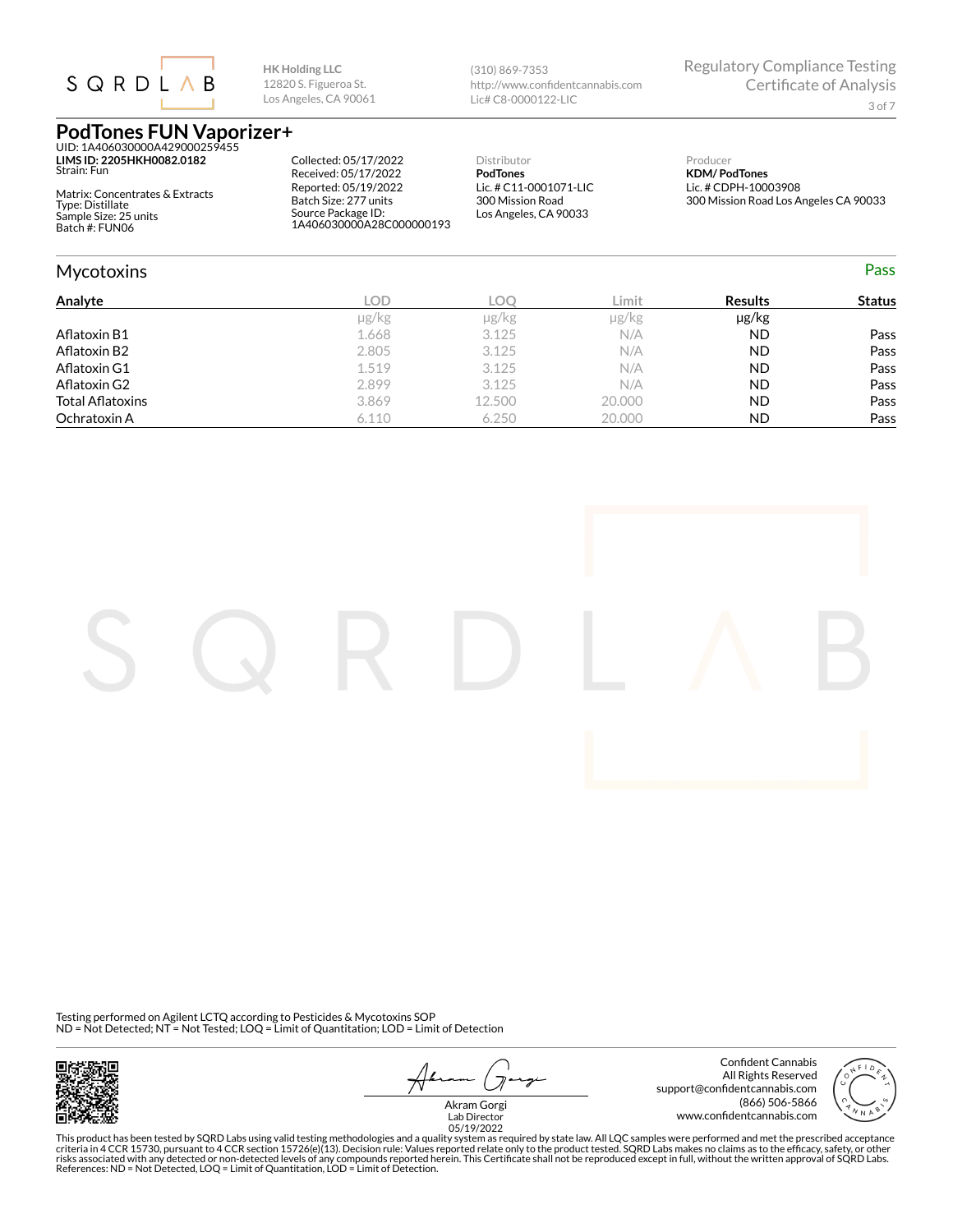

**LIMS ID: 2205HKH0082.0182** Strain: Fun

Matrix: Concentrates & Extracts Type: Distillate Sample Size: 25 units Batch #: FUN06

Collected: 05/17/2022 Received: 05/17/2022 Reported: 05/19/2022 Batch Size: 277 units Source Package ID: 1A406030000A28C000000193

**HK Holding LLC** 12820 S. Figueroa St. Los Angeles, CA 90061

> Distributor **PodTones** Lic. # C11-0001071-LIC 300 Mission Road

Los Angeles, CA 90033

http://www.confidentcannabis.com

(310) 869-7353

Lic# C8-0000122-LIC

Producer **KDM/ PodTones** Lic. # CDPH-10003908 300 Mission Road Los Angeles CA 90033

Regulatory Compliance Testing

Certificate of Analysis

| <b>Heavy Metals</b> |           |           |           |                                  | <b>Pass</b>   |
|---------------------|-----------|-----------|-----------|----------------------------------|---------------|
| Analyte             | LOD       | LOO       | Limit     | <b>Results</b>                   | <b>Status</b> |
|                     | $\mu$ g/g | $\mu$ g/g | $\mu$ g/g | µg/g                             |               |
| Arsenic             | 0.0054    | 0.050     | 0.2       | <loq< td=""><td>Pass</td></loq<> | Pass          |
| Cadmium             | 0.0038    | 0.050     | 0.2       | <loq< td=""><td>Pass</td></loq<> | Pass          |
| Lead                | 0.00087   | 0.125     | 0.5       | <loq< td=""><td>Pass</td></loq<> | Pass          |
| Mercury             | 0.0021    | 0.025     | 0.1       | <loq< td=""><td>Pass</td></loq<> | Pass          |

Test performed on ICP-MS according to HM-Heavy Metals SOP ND = Not Detected; NT = Not Tested; LOQ = Limit of Quantitation; LOD = Limit of Detection



 $\overline{\mathcal{X}}$ ァ

Confident Cannabis All Rights Reserved support@confidentcannabis.com (866) 506-5866



www.con×dentcannabis.com Lab Director 05/19/2022Akram Gorgi

This product has been tested by SQRD Labs using valid testing methodologies and a quality system as required by state law. All LQC samples were performed and met the prescribed acceptance<br>riteria in 4 CCR 15730, pursuant t

4 of 7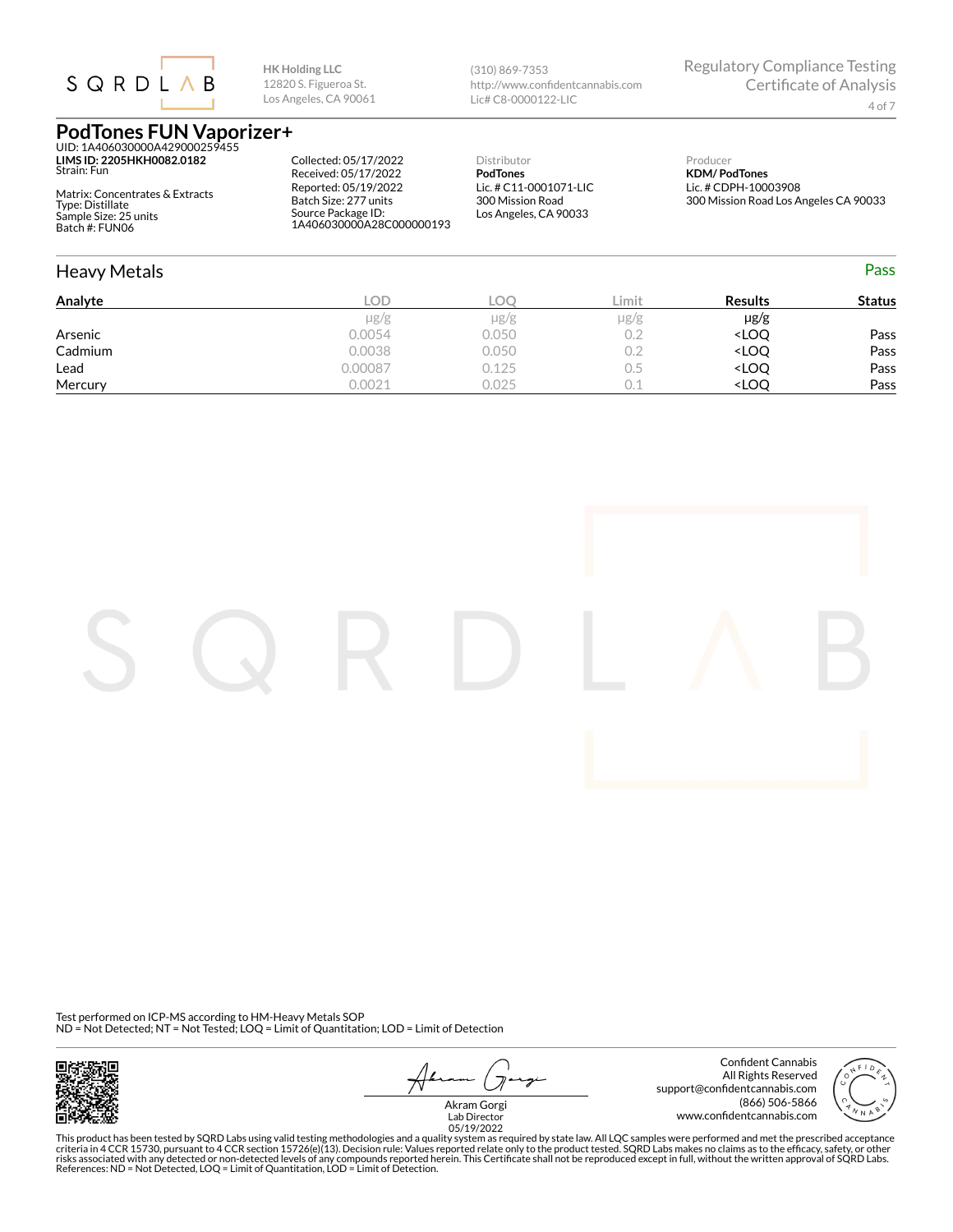

UID: 1A406030000A429000259455 **LIMS ID: 2205HKH0082.0182** Strain: Fun

Matrix: Concentrates & Extracts Type: Distillate Sample Size: 25 units Batch #: FUN06

#### Pesticides **Passage Contract Contract Contract Contract Contract Contract Contract Contract Contract Contract Contract Contract Contract Contract Contract Contract Contract Contract Contract Contract Contract Contract Cont**

Collected: 05/17/2022 Received: 05/17/2022 Reported: 05/19/2022 Batch Size: 277 units

1A406030000A28C000000193

Source Package ID:

**HK Holding LLC** 12820 S. Figueroa St. Los Angeles, CA 90061

> Distributor **PodTones**

Lic. # C11-0001071-LIC 300 Mission Road Los Angeles, CA 90033

http://www.confidentcannabis.com

(310) 869-7353

Lic# C8-0000122-LIC

Regulatory Compliance Testing Certificate of Analysis 5 of 7

Producer **KDM/ PodTones** Lic. # CDPH-10003908 300 Mission Road Los Angeles CA 90033

| Analyte             | <b>LOD</b> | LOO       | Limit      | <b>Results</b> | <b>Status</b> | Analyte                 | <b>LOD</b> | LOO       | Limit      | <b>Results</b> | <b>Status</b> |
|---------------------|------------|-----------|------------|----------------|---------------|-------------------------|------------|-----------|------------|----------------|---------------|
|                     | $\mu$ g/g  | $\mu$ g/g | $\mu$ g/g  | $\mu$ g/g      |               |                         | $\mu$ g/g  | $\mu$ g/g | $\mu$ g/g  | $\mu$ g/g      |               |
| Abamectin           | 0.021      | 0.0313    | 0.100      | <b>ND</b>      | Pass          | Fludioxonil             | 0.011      | 0.0313    | 0.100      | <b>ND</b>      | Pass          |
| Acephate            | 0.011      | 0.0313    | 0.100      | <b>ND</b>      | Pass          | Hexythiazox             | 0.009      | 0.0313    | 0.100      | <b>ND</b>      | Pass          |
| Acequinocyl         | 0.005      | 0.0313    | 0.100      | <b>ND</b>      | Pass          | Imazalil                | 0.017      | 0.0313    | <b>LOD</b> | <b>ND</b>      | Pass          |
| Acetamiprid         | 0.009      | 0.0313    | 0.100      | <b>ND</b>      | Pass          | Imidacloprid            | 0.009      | 0.0313    | 5.000      | <b>ND</b>      | Pass          |
| Aldicarb            | 0.011      | 0.0313    | LOD        | <b>ND</b>      | Pass          | Kresoxim Methyl         | 0.020      | 0.0313    | 0.100      | <b>ND</b>      | Pass          |
| Azoxystrobin        | 0.009      | 0.0313    | 0.100      | <b>ND</b>      | Pass          | Malathion               | 0.016      | 0.0313    | 0.500      | <b>ND</b>      | Pass          |
| <b>Bifenazate</b>   | 0.009      | 0.0313    | 0.100      | <b>ND</b>      | Pass          | Metalaxyl               | 0.009      | 0.0313    | 2.000      | <b>ND</b>      | Pass          |
| <b>Bifenthrin</b>   | 0.004      | 0.0313    | 3.000      | <b>ND</b>      | Pass          | Methiocarb              | 0.006      | 0.0313    | <b>LOD</b> | <b>ND</b>      | Pass          |
| <b>Boscalid</b>     | 0.013      | 0.0313    | 0.100      | <b>ND</b>      | Pass          | Methomyl                | 0.010      | 0.0313    | 1.000      | <b>ND</b>      | Pass          |
| Captan              | 0.022      | 0.0313    | 0.700      | <b>ND</b>      | Pass          | <b>Mevinphos</b>        | 0.012      | 0.0313    | LOD        | <b>ND</b>      | Pass          |
| Carbaryl            | 0.009      | 0.0313    | 0.500      | <b>ND</b>      | Pass          | Myclobutanil            | 0.010      | 0.0313    | 0.100      | <b>ND</b>      | Pass          |
| Carbofuran          | 0.010      | 0.0313    | <b>LOD</b> | <b>ND</b>      | Pass          | Naled                   | 0.013      | 0.0313    | 0.100      | <b>ND</b>      | Pass          |
| Chlorantraniliprole | 0.010      | 0.0313    | 10.000     | <b>ND</b>      | Pass          | Oxamyl                  | 0.008      | 0.0313    | 0.500      | <b>ND</b>      | Pass          |
| Chlordane           | 0.013      | 0.0313    | LOD        | <b>ND</b>      | Pass          | Paclobutrazol           | 0.012      | 0.0313    | LOD        | <b>ND</b>      | Pass          |
| Chlorfenapyr        | 0.003      | 0.0063    | LOD        | <b>ND</b>      | Pass          | Parathion Methyl        | 0.004      | 0.0063    | 0.004      | <b>ND</b>      | Pass          |
| Chlorpyrifos        | 0.009      | 0.0313    | LOD        | <b>ND</b>      | Pass          | Pentachloronitrobenzene | 0.006      | 0.0313    | 0.100      | <b>ND</b>      | Pass          |
| Clofentezine        | 0.006      | 0.0313    | 0.100      | <b>ND</b>      | Pass          | Permethrin              | 0.015      | 0.0313    | 0.500      | <b>ND</b>      | Pass          |
| Coumaphos           | 0.008      | 0.0313    | LOD        | <b>ND</b>      | Pass          | Phosmet                 | 0.014      | 0.0313    | 0.100      | <b>ND</b>      | Pass          |
| Cyfluthrin          | 0.024      | 0.0313    | 2.000      | <b>ND</b>      | Pass          | Piperonyl Butoxide      | 0.007      | 0.0313    | 3.000      | <b>ND</b>      | Pass          |
| Cypermethrin        | 0.014      | 0.0313    | 1.000      | <b>ND</b>      | Pass          | Prallethrin             | 0.025      | 0.0313    | 0.100      | <b>ND</b>      | Pass          |
| Daminozide          | 0.010      | 0.0313    | <b>LOD</b> | <b>ND</b>      | Pass          | Propiconazole           | 0.009      | 0.0313    | 0.100      | <b>ND</b>      | Pass          |
| Diazinon            | 0.004      | 0.0313    | 0.100      | <b>ND</b>      | Pass          | Propoxur                | 0.007      | 0.0313    | LOD        | <b>ND</b>      | Pass          |
| <b>Dichlorvos</b>   | 0.016      | 0.0313    | LOD        | <b>ND</b>      | Pass          | Pyrethrins              | 0.010      | 0.0313    | 0.500      | <b>ND</b>      | Pass          |
| Dimethoate          | 0.007      | 0.0313    | <b>LOD</b> | <b>ND</b>      | Pass          | Pyridaben               | 0.006      | 0.0313    | 0.100      | <b>ND</b>      | Pass          |
| Dimethomorph        | 0.006      | 0.0313    | 2.000      | <b>ND</b>      | Pass          | Spinetoram              | 0.018      | 0.0313    | 0.100      | <b>ND</b>      | Pass          |
| Ethoprophos         | 0.005      | 0.0313    | <b>LOD</b> | <b>ND</b>      | Pass          | Spinosad                | 0.008      | 0.0313    | 0.100      | <b>ND</b>      | Pass          |
| Etofenprox          | 0.005      | 0.0313    | <b>LOD</b> | <b>ND</b>      | Pass          | Spiromesifen            | 0.010      | 0.0313    | 0.100      | <b>ND</b>      | Pass          |
| Etoxazole           | 0.008      | 0.0313    | 0.100      | <b>ND</b>      | Pass          | Spirotetramat           | 0.004      | 0.0313    | 0.100      | <b>ND</b>      | Pass          |
| Fenhexamid          | 0.013      | 0.0313    | 0.100      | <b>ND</b>      | Pass          | Spiroxamine             | 0.008      | 0.0313    | LOD        | <b>ND</b>      | Pass          |
| Fenoxycarb          | 0.008      | 0.0313    | LOD        | <b>ND</b>      | Pass          | Tebuconazole            | 0.012      | 0.0313    | 0.100      | <b>ND</b>      | Pass          |
| Fenpyroximate       | 0.010      | 0.0313    | 0.100      | <b>ND</b>      | Pass          | Thiacloprid             | 0.006      | 0.0313    | <b>LOD</b> | <b>ND</b>      | Pass          |
| Fipronil            | 0.026      | 0.0313    | <b>LOD</b> | <b>ND</b>      | Pass          | Thiamethoxam            | 0.008      | 0.0313    | 5.000      | <b>ND</b>      | Pass          |
| Flonicamid          | 0.009      | 0.0313    | 0.100      | <b>ND</b>      | Pass          | Trifloxystrobin         | 0.008      | 0.0313    | 0.100      | <b>ND</b>      | Pass          |

Testing performed on Agilent LCTQ & GCTQ according to Pesticides & Mycotoxins SOP ND = Not Detected; NT = Not Tested; LOQ = Limit of Quantitation; LOD = Limit of Detection



 $\overline{\mathcal{X}}$ っ

Confident Cannabis All Rights Reserved support@confidentcannabis.com (866) 506-5866 www.confidentcannabis.com



Akram Gorgi Lab Director 05/19/2022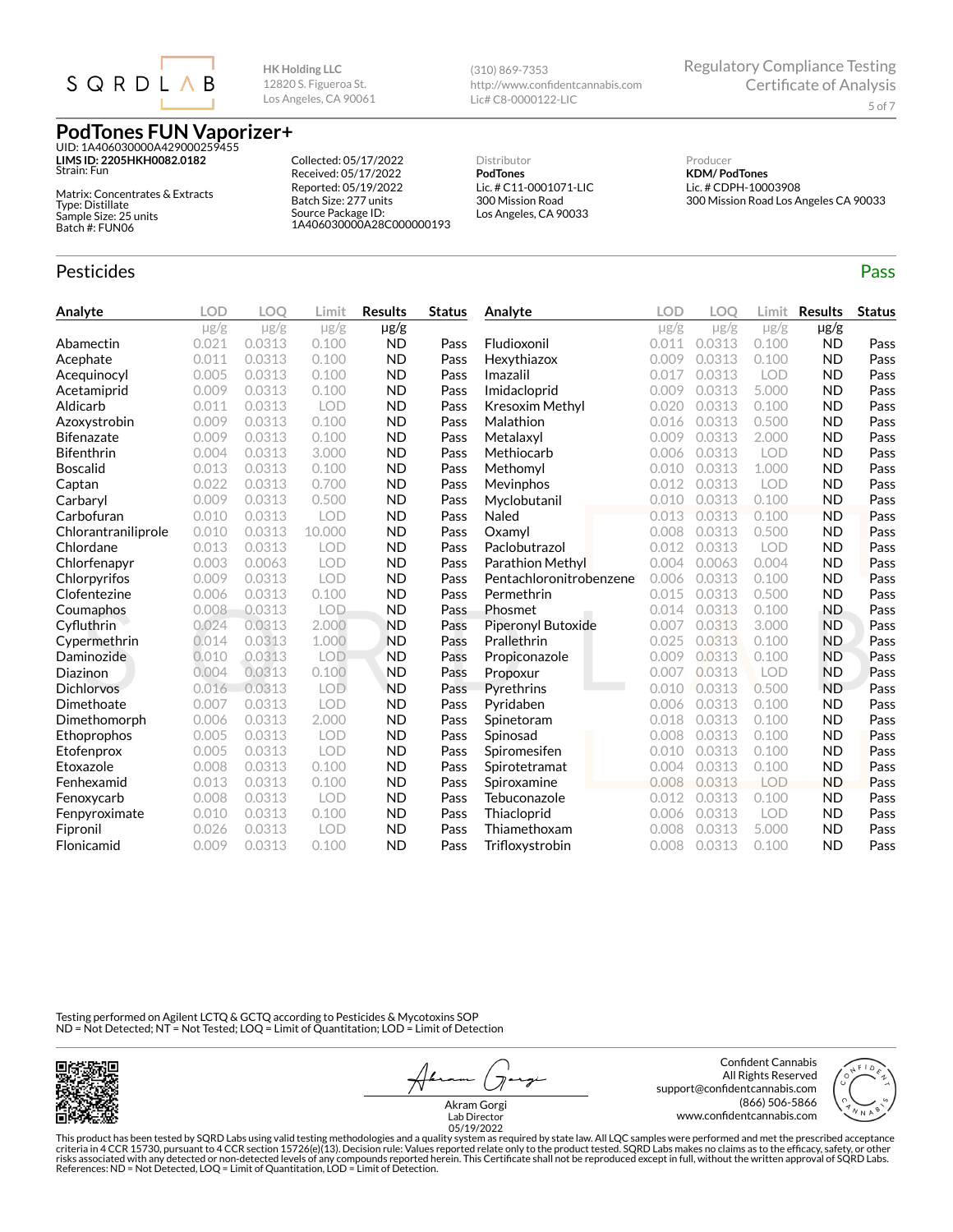

**LIMS ID: 2205HKH0082.0182** Strain: Fun

Matrix: Concentrates & Extracts Type: Distillate Sample Size: 25 units Batch #: FUN06

Residual Solvents Pass

Collected: 05/17/2022 Received: 05/17/2022 Reported: 05/19/2022 Batch Size: 277 units Source Package ID: 1A406030000A28C000000193

**HK Holding LLC** 12820 S. Figueroa St. Los Angeles, CA 90061

> Distributor **PodTones** Lic. # C11-0001071-LIC 300 Mission Road Los Angeles, CA 90033

http://www.confidentcannabis.com

(310) 869-7353

Lic# C8-0000122-LIC

Producer **KDM/ PodTones** Lic. # CDPH-10003908

Regulatory Compliance Testing

| Analyte             | <b>LOD</b> | LOQ       | Limit     | <b>Results</b>                   | <b>Status</b> |
|---------------------|------------|-----------|-----------|----------------------------------|---------------|
|                     | $\mu$ g/g  | $\mu$ g/g | $\mu$ g/g | $\mu$ g/g                        |               |
| 1,2-Dichloro-Ethane | 0.049      | 0.3       |           | <b>ND</b>                        | Pass          |
| Acetone             | 0.173      | 0.3       | 5000      | 21.25                            | Pass          |
| Acetonitrile        | 0.203      | 0.3       | 410       | <loq< td=""><td>Pass</td></loq<> | Pass          |
| Benzene             | 0.041      | 0.3       |           | <b>ND</b>                        | Pass          |
| <b>Butane</b>       | 0.159      | 0.8       | 5000      | <b>ND</b>                        | Pass          |
| Chloroform          | 0.059      | 0.3       |           | <b>ND</b>                        | Pass          |
| Ethanol             | 0.217      | 0.3       | 5000      | 23.46                            | Pass          |
| Ethyl-Acetate       | 0.083      | 0.3       | 5000      | 0.73                             | Pass          |
| Ethyl-Ether         | 0.122      | 0.3       | 5000      | <b>ND</b>                        | Pass          |
| Ethylene Oxide      | 0.195      | 0.3       |           | <b>ND</b>                        | Pass          |
| Heptane             | 0.046      | 0.3       | 5000      | 0.97                             | Pass          |
| Isopropanol         | 0.176      | 0.3       | 5000      | 6.92                             | Pass          |
| Methanol            | 0.21       | 50        | 3000      | <b>ND</b>                        | Pass          |
| Methylene-Chloride  | 0.125      | 0.3       |           | <b>ND</b>                        | Pass          |
| n-Hexane            | 0.059      | 0.3       | 290       | 2.88                             | Pass          |
| Pentane             | 0.085      | 0.3       | 5000      | <b>ND</b>                        | Pass          |
| Propane             | 0.196      | 0.8       | 5000      | <loq< td=""><td>Pass</td></loq<> | Pass          |
| Toluene             | 0.038      | 0.3       | 890       | <loq< td=""><td>Pass</td></loq<> | Pass          |
| Trichloroethene     | 0.048      | 0.3       | 1         | <b>ND</b>                        | Pass          |
| <b>Xylenes</b>      | 0.213      | 0.9       | 2170      | <b>ND</b>                        | Pass          |

Testing performed on Agilent HS/GC/MSD according to Residual solvents SOP ND = Not Detected; NT = Not Tested; LOQ = Limit of Quantitation; LOD = Limit of Detection



 $\overline{\mathcal{X}}$ っ

Confident Cannabis All Rights Reserved support@confidentcannabis.com (866) 506-5866 www.con×dentcannabis.com Lab Director 05/19/2022



Akram Gorgi